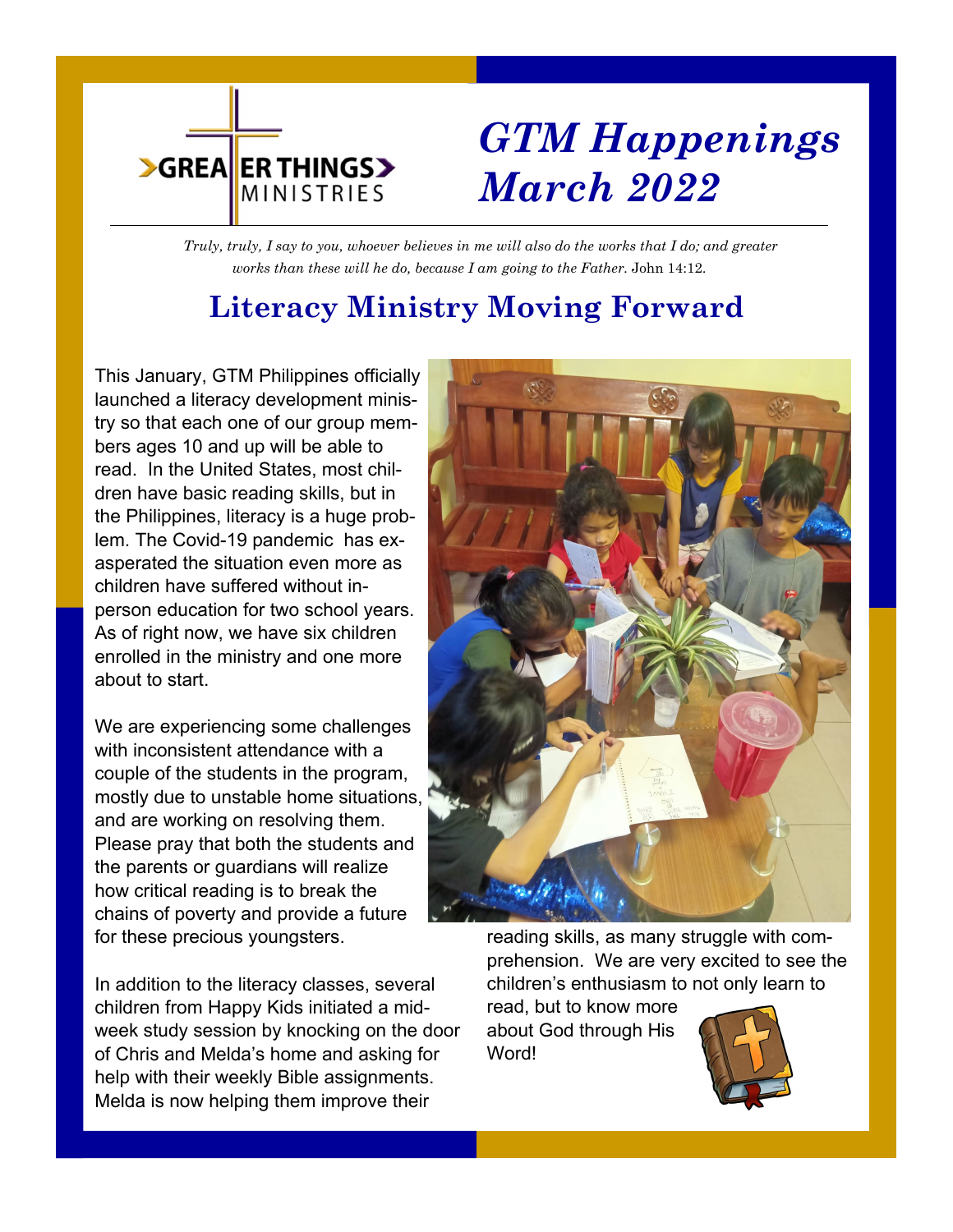### **Happy Kids Eager to Learn the Bible**



In the last newsletter, we talked about splitting the children's group into two groups, and we found that the transition went extremely well. Recently we had 23 of the young children, ages 3-9, and 17 of the older children, ages 10-13. This new model allows us to better engage the different ages and has improved discipleship and growth. As a result, we have 16 new regular attendees so far this year.

What is super exciting is that our new format for the older children incorporates one chapter of the Bible each week. For homework, the children read the chapter, pick a verse, and write down what they liked about it. We then read it together, discuss the topic(s) and play games revolving around the chapter.

### **Basketball Ministry Exploding**

We now have three groups for the Fishers of Men and may soon have to divide into more as the re-opening of basketball courts in the Philippines (post-COVID) has allowed us to resume our basketball evangelism with much success. Kelly has recorded 17 new salvations this year, and Arnel has recorded 14. The amazing part is that Kelly and Arnel do not have to go out looking for people to evangelize. The existing group members are passionate in inviting people and helping them know the Lord.



### **50 New Church Members**



**First Quarter 2022** 

**Salvations: 39 Baptisms: 0 Healings: 1 Children Reached: 16** 

Though many individuals from our groups have accepted Jesus as their personal savior over the last few years, COVID has made it difficult to retain all of them in our ministries. Also, since our biggest ministry is with young men, many have become employed and struggle to attend regularly. Despite all these challenges, 24 young men are actively attending Sunday services! Twenty-six new Christians from the young women and family ministries are also actively attending Sunday services, for a total of 50. With the church just recently fully reopening, we expect that number to grow significantly this year.

#### **Year to Date 2022**

**Salvations: 39 Baptisms: 0 Healings: 1 Children Reached: 16** 

#### **Overall 2019-Present**

**Salvations: 411 Baptisms: 26 Healings: 8 Children Reached: 217**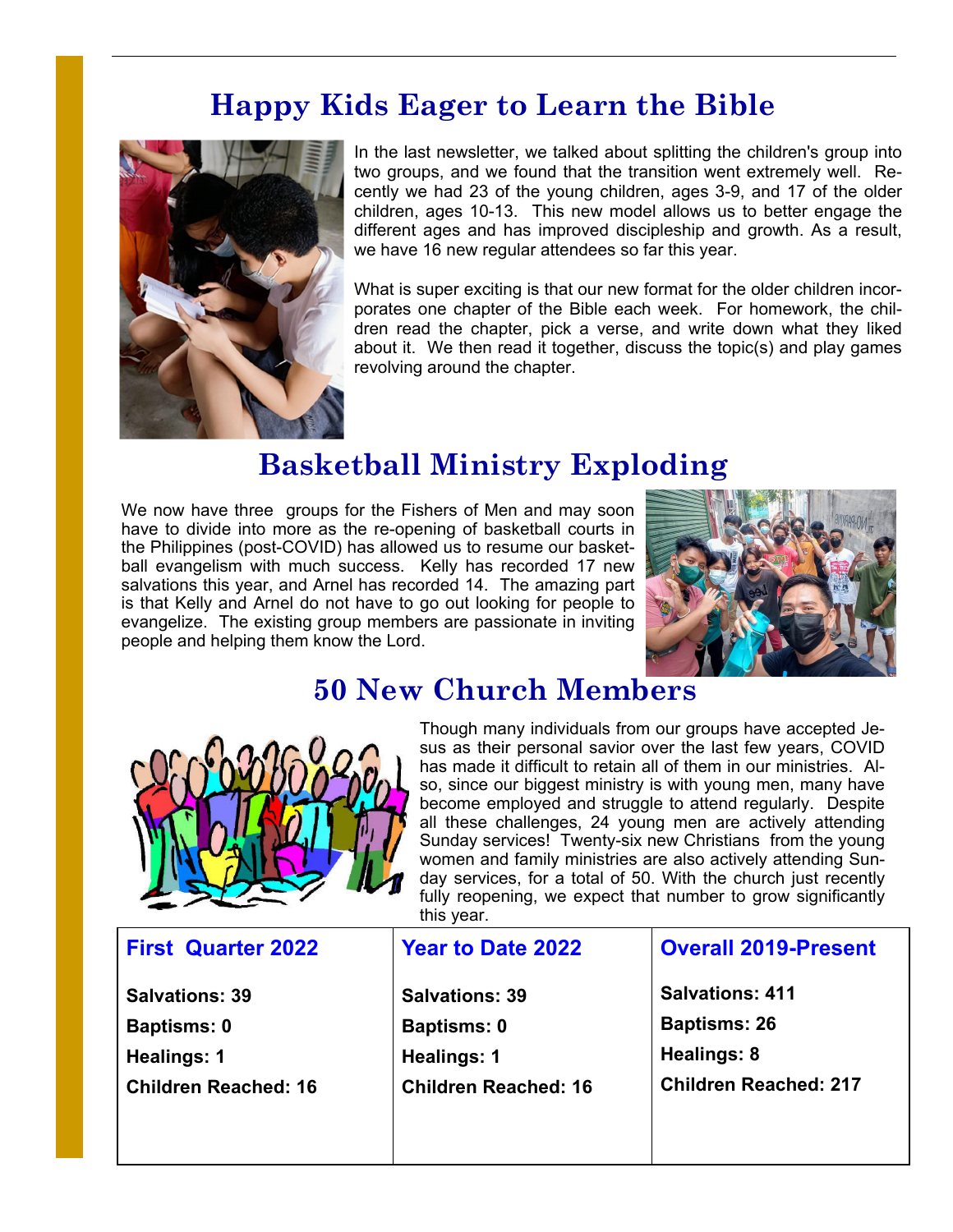## **Great Insight from FMI Training**

Chris and Melda are now enrolled in training with Foursquare Missions International (FMI) so they can be officially added as Foursquare missionaries. FMI has missionaries in 147 countries and partners with over 100,000 churches worldwide. Under the leadership of Paul Vernon, the Southeast Asia missions coordinator, Chris and Melda have learned many valuable insights on how to improve the success of GTM Philippines. FMI teaches leadership, church development, and culturally relevant communication. During this process, through a newfound understanding of the culture, the GTM team has been able to develop new solutions and new strategies for church growth in Navotas, particularly in discipling new believers. Once Chris and Melda become Foursquare missionaries, it will be another tool for raising much needed funds.



## **More than Just a Store**



We at Greater Things Ministries New England would like to thank our community for their support over the last year and three months. It has been your patronage, donations, and sharing about us that has given us such success. Our store not only provides monetary support for our local and overseas ministries, but we are also able to offer low cost merchandise for our community and an opportunity for the community to donate gently used items and furniture.

As exciting as it is to see the success of the store and the Loving Hearts Sewing Ministry, our primary goal is to represent the love of Jesus to everyone who walks through our door. We are a para-church organization, which means we do not represent a single church but work with several churches and nonprofits in the community. We strive to provide friendly, compassionate, and helpful service to everyone we see, whether they are donating, purchasing, or just browsing.

We can accomplish this by listening, praying, and providing local resources to those who come into our store. We recently added a prayer box. Everyone is welcome to write their prayer needs on the paper provided and put them in the box. We will be sure to have our volunteer team pray. We are also working on compiling a list of resources and churches in the area.



GTM Store hours: Thursdays and Friday 1-4:00 PM and selected Saturdays 10-2:00 PM. We are located on Route 11/12 in Claremont, next to Frank's Bargain Center.